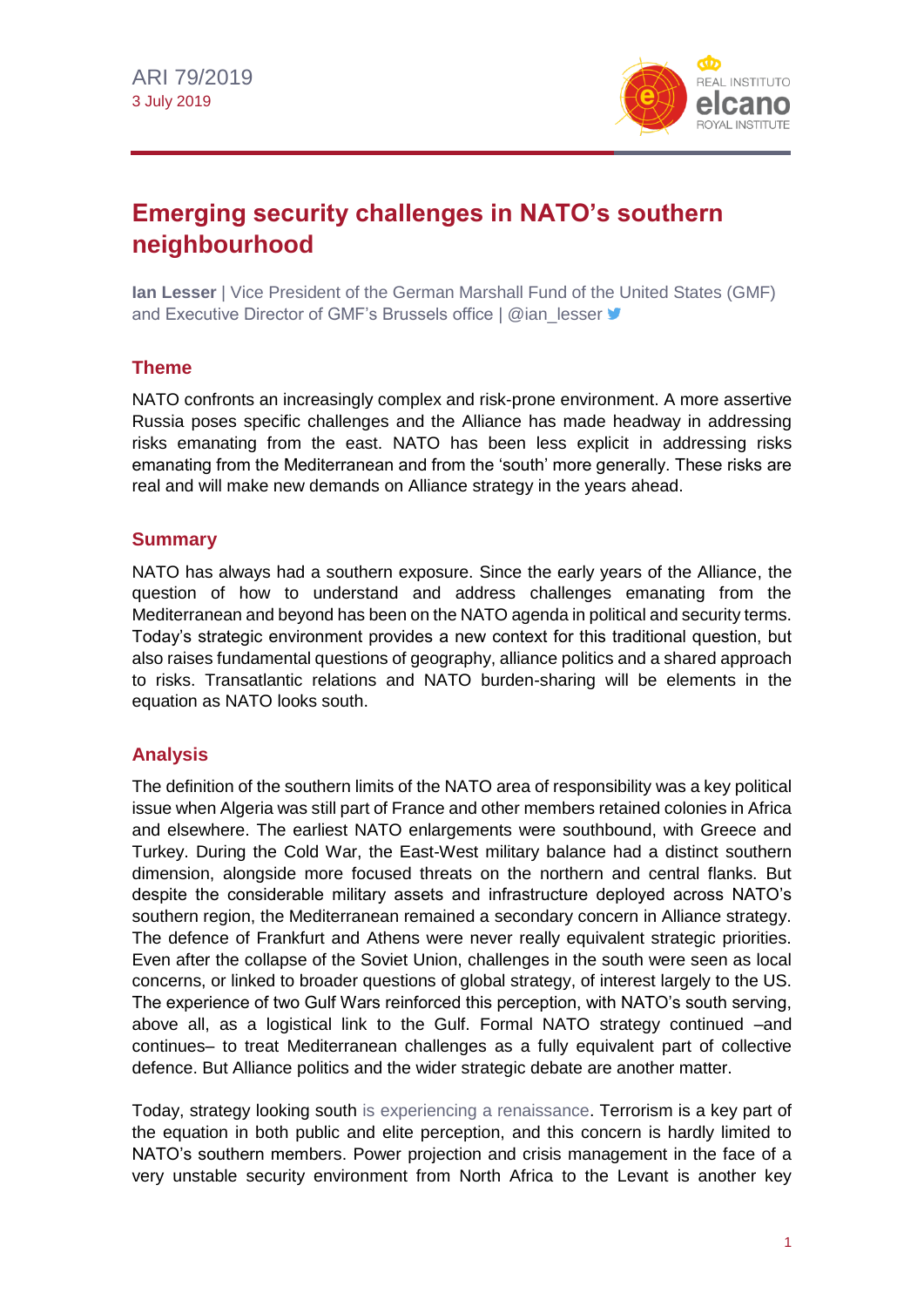element. Unease over migration pressures and hard and soft security challenges emanating from the global south are also driving the debate. Yet the sheer scale of the relevant geography, the diversity of risks and their diffuse character, and strategic distractions elsewhere continue to complicate Alliance thinking about the security environment across the 'southern neighbourhood' and how to address it.

#### What south?

The contemporary question of [NATO's southern strategy](http://realinstitutoelcano.org/wps/portal/rielcano_en/contenido?WCM_GLOBAL_CONTEXT=/elcano/elcano_in/zonas_in/Missiroli-NATO-and-the-south) has provoked a fundamental debate over what, precisely, is meant by the 'south'. The Mediterranean is the undeniable centre of gravity in this context. Developments across the Mediterranean space, at sea and ashore, touch directly on the security interests of the Alliance as a whole. NATO has a well-established partnership programme, [the Mediterranean Dialogue,](https://www.nato.int/cps/en/natohq/topics_52927.htm) embracing North Africa and the Levant.<sup>1</sup> This initiative, celebrating its  $25<sup>th</sup>$  anniversary in 2019, has evolved significantly over time. It has acquired a more practical orientation with the broad aim of capacity building and encouraging a shared security culture around the Mediterranean. It remains a vehicle for multilateral discussions in a setting that allows for few interactions between, for instance, Israel and the Arab states, or Morocco and Algeria. It could be even more active in this context if political conditions were more permissive.<sup>2</sup> The inclusion of Mauritania appears much less eccentric today against the backdrop of mounting security challenges [emanating from the Sahel.](http://www.realinstitutoelcano.org/wps/portal/rielcano_en/contenido?WCM_GLOBAL_CONTEXT=/elcano/elcano_in/zonas_in/ari70-2018-altunagalan-jnim-propaganda-analysis-al-qaeda-project-sahel)

But it is increasingly clear that effective consideration of NATO strategy looking south cannot stop at the Mediterranean and its immediate hinterlands. NATO's southern exposure [has broadened in political and practical terms.](http://www.realinstitutoelcano.org/wps/portal/rielcano_en/contenido?WCM_GLOBAL_CONTEXT=/elcano/elcano_in/zonas_in/ari10-2017-simon-pertusot-making-sense-europe-southern-neighbourhood-main-geopolitical-security-parameters) Beyond the Maghreb, Africa as a whole is now part of the strategic equation and is set to become even more important over time. Migration, spill-overs of terrorism and illicit flows of all kinds have made Africa an integral part of the European and transatlantic security calculus. The US, France and other NATO members now have a substantial military presence across the Sahel and West Africa. The latter is a growing focus of intelligence collection, surveillance and security partnerships. The deployment of new NATO assets, including Global Hawk drones based in Sicily, is clearly oriented towards risks emanating from this quarter. The enlargement of this security space implies closer cooperation with institutions such as the African Union (AU) and th[e G5-Sahel.](http://www.g5sahel.org/images/convention.pdf) Ultimately, countries such as Senegal, Nigeria and South Africa could be significant partners in NATO's effort to 'project security' (a somewhat unfortunate term) southward.

The relevant geography for NATO is potentially even more far-reaching. Analysts and policymakers are focusing more directly on illicit flows around the Atlantic basin. Today, European and North American security interests are directly affected by the substantial flow of drugs and related trafficking from Latin America and the Caribbean across the

<sup>1</sup> Founded in 1994, the Mediterranean Dialogue now includes Morocco, Algeria, Tunisia, Egypt, Jordan, Israel and Mauritania.

<sup>2</sup> See Ian Lesser, Charlotte Brandsma, Laura Basagni & Bruno Lété (2018), *The Future of NATO's Mediterranean Dialogue: Perspectives on Security, Strategy and Partnership*, The German Marshall Fund of the United States, May, [http://www.gmfus.org/publications/future-natos-mediterranean-dialogue.](http://www.gmfus.org/publications/future-natos-mediterranean-dialogue)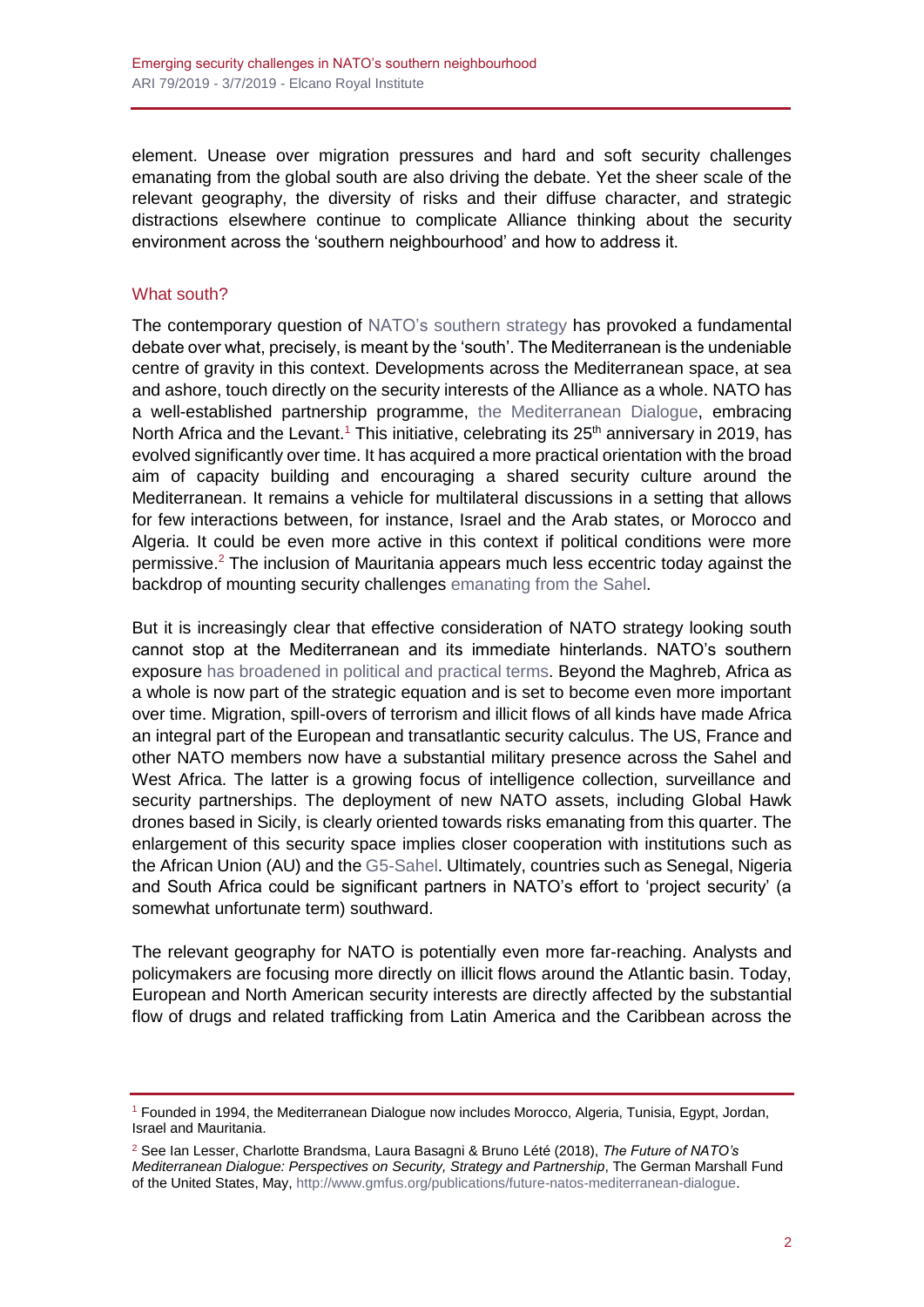Atlantic to West Africa, Cape Verde and northward to the Maghreb and across the Mediterranean. This phenomenon is an example of trans-national threat *par excellence*.

Taking this approach even further, the 'south' could imply all those challenges facing NATO outside the confrontation with Russia in the east. It could easily embrace the entire geography from West Africa and its Atlantic approaches to South and even South-East Asia. Afghanistan, the Horn of Africa and the Gulf are already part of this southern calculus given the counter-terrorism and maritime security missions in which NATO members have already been engaged. Ultimately, this outlook converges with the steadily growing pressure for the Alliance to address risks generated by the rise of China and instability in the Indo-Pacific. Clearly, there are limits to this immense enlargement of NATO's operational space. Pressing defence requirements in Europe's east and disillusionment with the mission in Afghanistan have reduced the appetite of allies for expeditionary strategies.

Operationally, there are obvious limits to NATO's global engagement. But it is important to distinguish between the idea of NATO action in the global south and the role of the Alliance as a place where wider strategic concerns can be discussed and policies coordinated. In a political sense, NATO's south can stretch as far as allies agree to take it.

### Thinking beyond crisis management

The Alliance has more than enough to deal with even in a limited definition of the south. The range of potential contingencies and missions around the Mediterranean, Africa and the southern Atlantic is substantial. Many of these challenges are of an unconventional or irregular nature, or involve long term political, economic and environmental pressures. But there are also some tangible territorial threats. Turkey faces potential Article V-type contingencies on its eastern and southern borders, and an unstable balance with Russia in the Black Sea. Experience [in Libya,](https://blog.realinstitutoelcano.org/en/libya-is-sinking-even-further-into-the-abyss/) Syria and elsewhere encourages a view of Mediterranean security as an ongoing exercise in crisis management. This may be an inadequate template for the future. There will surely be crises requiring a concerted response. Yet the weakening of states around the southern Mediterranean and the prospect of open-ended conflict in places like Libya, raises the spectre of something closer to sustained instability or durable chaos. The regime in Damascus may well be able to secure its position, but will Syria ever return to the pre-civil war status quo? There is a very real possibility that Syria and the Levant will remain unstable and prone to proxy wars for years to come.

A vision of southern security in which instability and conflict is not an aberration but the norm underscores the importance of missions beyond periodic crisis management. In addition to making risks more transparent through better air, maritime and cyber surveillance –current situational awareness–, the Alliance will need to build its capacity for warning. This implies better sharing of longer-term intelligence and analysis of overthe-horizon risks. Th[e NATO Strategic Direction South Hub](https://thesouthernhub.org/) in Naples can be one vehicle for this task. But the real capacity for warning is likely to come from bringing together the assessments of Alliance members and partners across the south.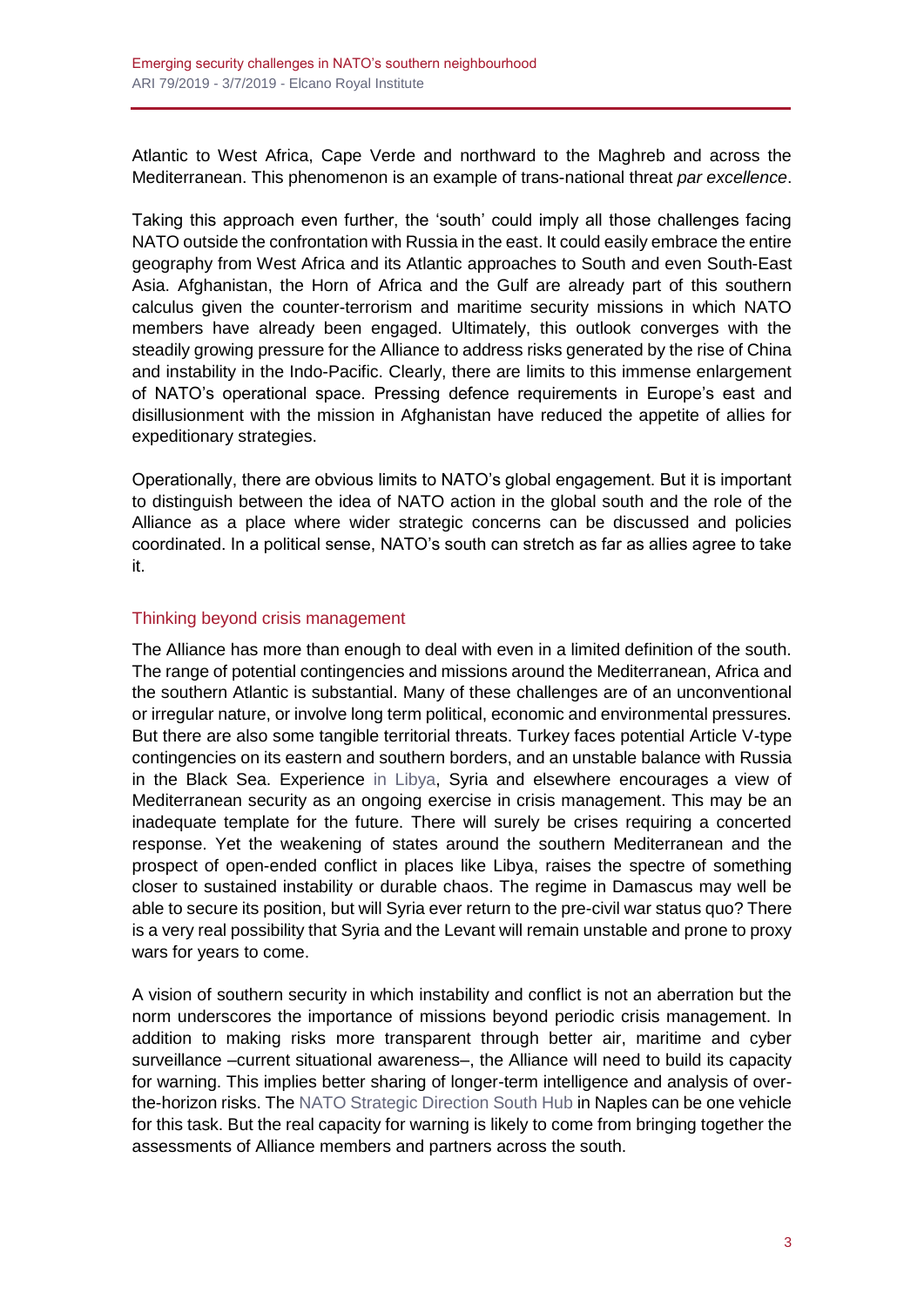#### New actors, new stakes

At the risk of restating the obvious, the source of the challenge to NATO in the east is clear, even if the dimensions of the security problem are complex, ranging from the nuclear to the conventional, the irregular to the digital and, ultimately, the political. In the south, NATO confronts immense diversity across the spectrum of risk. There are flashpoints, but no clear centre of gravity in security terms.

One of the key developments across this vast space has been the emergence of new actors and the return of some old ones. Russia has a long history of involvement in Mediterranean affairs dating to Czarist times. During the Cold War, Soviet strategy emphasised the cultivation of security relationships around the Middle East and Africa, north and south. The Soviet navy maintained a meaningful presence in the Mediterranean, even with the limited infrastructure available ashore in such places as Syria and Algeria. This presence essentially evaporated for more than a decade following the collapse of the Soviet Union. But Russia is now back, politically and militarily. The Russian intervention in Syria is the most obvious facet of Moscow's return, alongside a longstanding relationship with Algeria, activism in Libya and a revived security relationship with Egypt. Russia has remained an influential political actor from the Balkans to the Levant. Moscow's relationship with Ankara has flourished even as Turkish-Western relations have deteriorated (the planned sale of the Russian S-400 air defence system to Turkey is now the central issue in a deeply troubled relationship between Washington and Ankara). In short, Russia is once again a political-military actor of some importance around the Mediterranean and beyond.

Russian activism bridges NATO's eastern and southern concerns in some tangible ways, not least in terms of Black-Sea security. As in the Baltic, the growing friction between Russia and NATO has led to a heightened risk of military incidents in the Eastern Mediterranean and the Black Sea, where forces are operating in proximity. The current level of Russian engagement on NATO's southern periphery may or may not be sustainable over the longer term. But, for the moment at least, Moscow is back.

#### A transatlantic debate

Emerging challenges and [NATO strategy looking south](http://www.realinstitutoelcano.org/wps/portal/rielcano_en/contenido?WCM_GLOBAL_CONTEXT=/elcano/elcano_in/zonas_in/ari18-2018-becker-nato-south-opportunities-coherence-integration) take on special meaning in the context of the current transatlantic security debate. US engagement and transatlantic burden-sharing are likely to play out in distinctive ways on Europe's southern periphery. As in Eastern Europe, fears of US disengagement across the region have so far proved to be exaggerated. Deterring and defending against a revived Russia –an existential issue for the Alliance in the East– can hardly be contemplated without US nuclear and conventional contributions. For all the sharp rhetoric around Washington's pointed pursuit of rebalancing in European defence, the US security presence in Europe has increased in recent years. This is evident in the south, too, although the posture is clearly in flux (as seen in the rapid growth and equally rapid reduction in US forces deployed in West Africa and the Sahel). Washington remains a leading diplomatic and security actor from the Maghreb to the Indian Ocean, from the Black Sea to sub-Saharan Africa. To be sure, the US naval presence in the Mediterranean does not resemble its Cold War form, when the Sixth Fleet kept at least one carrier battle-group in the area. The current pattern was set during the wars in Iraq and Afghanistan, when European naval forces took over